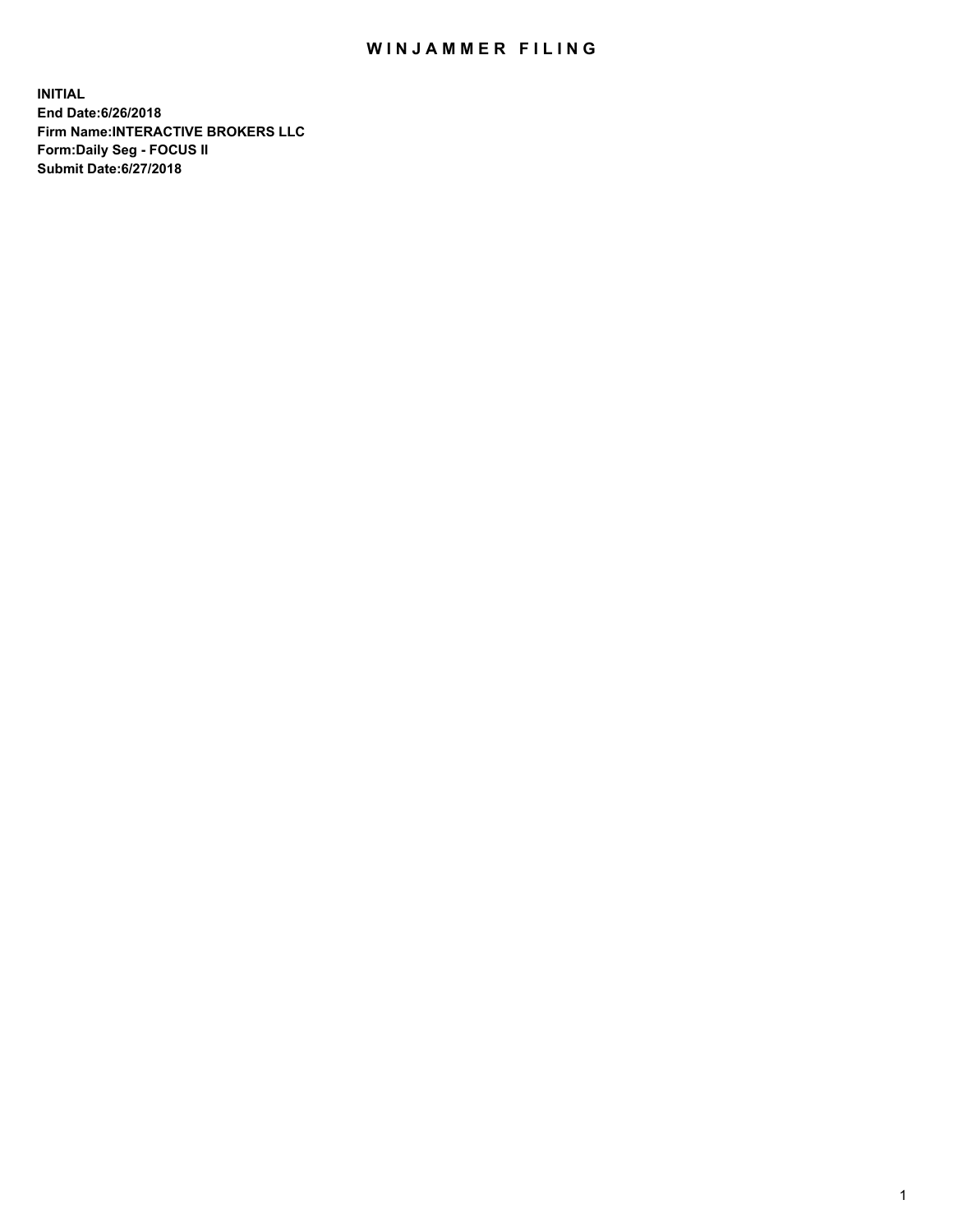**INITIAL End Date:6/26/2018 Firm Name:INTERACTIVE BROKERS LLC Form:Daily Seg - FOCUS II Submit Date:6/27/2018 Daily Segregation - Cover Page**

| Name of Company                                                                                                                                                                                                                                                                                                                | <b>INTERACTIVE BROKERS LLC</b>                                                   |
|--------------------------------------------------------------------------------------------------------------------------------------------------------------------------------------------------------------------------------------------------------------------------------------------------------------------------------|----------------------------------------------------------------------------------|
| <b>Contact Name</b>                                                                                                                                                                                                                                                                                                            | James Menicucci                                                                  |
| <b>Contact Phone Number</b>                                                                                                                                                                                                                                                                                                    | 203-618-8085                                                                     |
| <b>Contact Email Address</b>                                                                                                                                                                                                                                                                                                   | jmenicucci@interactivebrokers.c<br>om                                            |
| FCM's Customer Segregated Funds Residual Interest Target (choose one):<br>a. Minimum dollar amount: ; or<br>b. Minimum percentage of customer segregated funds required:% ; or<br>c. Dollar amount range between: and; or<br>d. Percentage range of customer segregated funds required between:% and%.                         | <u>0</u><br>$\overline{\mathbf{0}}$<br>155,000,000 245,000,000<br>0 <sub>0</sub> |
| FCM's Customer Secured Amount Funds Residual Interest Target (choose one):<br>a. Minimum dollar amount: ; or<br>b. Minimum percentage of customer secured funds required:% ; or<br>c. Dollar amount range between: and; or<br>d. Percentage range of customer secured funds required between:% and%.                           | <u>0</u><br>$\overline{\mathbf{0}}$<br>80,000,000 120,000,000<br>0 <sub>0</sub>  |
| FCM's Cleared Swaps Customer Collateral Residual Interest Target (choose one):<br>a. Minimum dollar amount: ; or<br>b. Minimum percentage of cleared swaps customer collateral required:% ; or<br>c. Dollar amount range between: and; or<br>d. Percentage range of cleared swaps customer collateral required between:% and%. | <u>0</u><br>$\underline{\mathbf{0}}$<br>0 <sub>0</sub><br>0 <sub>0</sub>         |

Attach supporting documents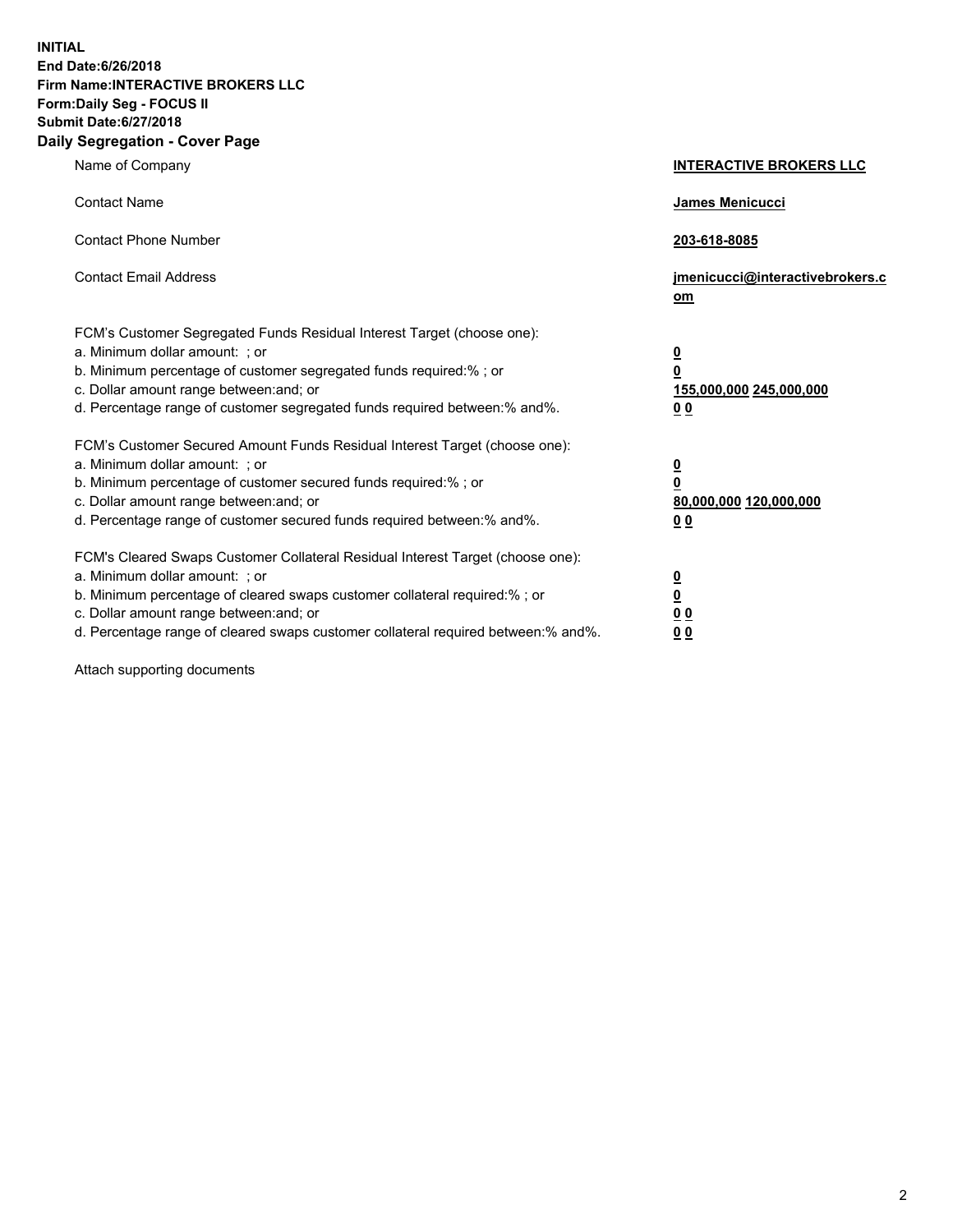## **INITIAL End Date:6/26/2018 Firm Name:INTERACTIVE BROKERS LLC Form:Daily Seg - FOCUS II Submit Date:6/27/2018 Daily Segregation - Secured Amounts**

|                | Dany Ocgi cganon - Occarca Anioante                                                         |                                                               |
|----------------|---------------------------------------------------------------------------------------------|---------------------------------------------------------------|
|                | Foreign Futures and Foreign Options Secured Amounts                                         |                                                               |
|                | Amount required to be set aside pursuant to law, rule or regulation of a foreign            | $0$ [7305]                                                    |
|                | government or a rule of a self-regulatory organization authorized thereunder                |                                                               |
| $\mathbf{1}$ . | Net ledger balance - Foreign Futures and Foreign Option Trading - All Customers             |                                                               |
|                | A. Cash                                                                                     | 444,922,350 [7315]                                            |
|                | B. Securities (at market)                                                                   | 0 [7317]                                                      |
| 2.             | Net unrealized profit (loss) in open futures contracts traded on a foreign board of trade   | -9,417,264 [7325]                                             |
| 3.             | Exchange traded options                                                                     |                                                               |
|                | a. Market value of open option contracts purchased on a foreign board of trade              | 351,784 [7335]                                                |
|                | b. Market value of open contracts granted (sold) on a foreign board of trade                | 42,631 [7337]                                                 |
| 4.             | Net equity (deficit) (add lines 1. 2. and 3.)                                               | 435,814,239 [7345]                                            |
| 5.             | Account liquidating to a deficit and account with a debit balances - gross amount           | 4,251 [7351]                                                  |
|                | Less: amount offset by customer owned securities                                            | 0 [7352] 4,251 [7354]                                         |
| 6.             | Amount required to be set aside as the secured amount - Net Liquidating Equity              | 435,818,490 [7355]                                            |
|                | Method (add lines 4 and 5)                                                                  |                                                               |
| 7.             | Greater of amount required to be set aside pursuant to foreign jurisdiction (above) or line | 435,818,490 [7360]                                            |
|                | 6.                                                                                          |                                                               |
|                | FUNDS DEPOSITED IN SEPARATE REGULATION 30.7 ACCOUNTS                                        |                                                               |
| $\mathbf{1}$ . | Cash in banks                                                                               |                                                               |
|                | A. Banks located in the United States                                                       | 65,951,373 [7500]                                             |
|                | B. Other banks qualified under Regulation 30.7                                              | 0 [7520] 65,951,373 [7530]                                    |
| 2.             | Securities                                                                                  |                                                               |
|                | A. In safekeeping with banks located in the United States                                   | 371,754,715 [7540]                                            |
|                | B. In safekeeping with other banks qualified under Regulation 30.7                          | 0 [7560] 371,754,715 [7570]                                   |
| 3.             | Equities with registered futures commission merchants                                       |                                                               |
|                | A. Cash                                                                                     | $0$ [7580]                                                    |
|                | <b>B.</b> Securities                                                                        | $0$ [7590]                                                    |
|                | C. Unrealized gain (loss) on open futures contracts                                         | $0$ [7600]                                                    |
|                | D. Value of long option contracts                                                           | $0$ [7610]                                                    |
|                | E. Value of short option contracts                                                          | 0 [7615] 0 [7620]                                             |
| 4.             | Amounts held by clearing organizations of foreign boards of trade                           |                                                               |
|                | A. Cash                                                                                     | $0$ [7640]                                                    |
|                | <b>B.</b> Securities                                                                        | $0$ [7650]                                                    |
|                | C. Amount due to (from) clearing organization - daily variation                             | $0$ [7660]                                                    |
|                | D. Value of long option contracts                                                           | $0$ [7670]                                                    |
|                | E. Value of short option contracts                                                          | 0 [7675] 0 [7680]                                             |
| 5.             | Amounts held by members of foreign boards of trade                                          |                                                               |
|                | A. Cash                                                                                     | 120,578,702 [7700]                                            |
|                | <b>B.</b> Securities                                                                        | $0$ [7710]                                                    |
|                | C. Unrealized gain (loss) on open futures contracts                                         | -128,995 [7720]                                               |
|                | D. Value of long option contracts                                                           | 351,784 [7730]                                                |
|                | E. Value of short option contracts                                                          | <mark>-42,631</mark> [7735] <u>1<b>20,758,860</b> [</u> 7740] |
| 6.             | Amounts with other depositories designated by a foreign board of trade                      | 0 [7760]                                                      |
| 7.             | Segregated funds on hand                                                                    | $0$ [7765]                                                    |
| 8.             | Total funds in separate section 30.7 accounts                                               | 558,464,948 [7770]                                            |
| 9.             | Excess (deficiency) Set Aside for Secured Amount (subtract line 7 Secured Statement         | 122,646,458 [7380]                                            |
|                | Page 1 from Line 8)                                                                         |                                                               |
| 10.            | Management Target Amount for Excess funds in separate section 30.7 accounts                 | 80,000,000 [7780]                                             |
| 11.            | Excess (deficiency) funds in separate 30.7 accounts over (under) Management Target          | 42,646,458 [7785]                                             |
|                |                                                                                             |                                                               |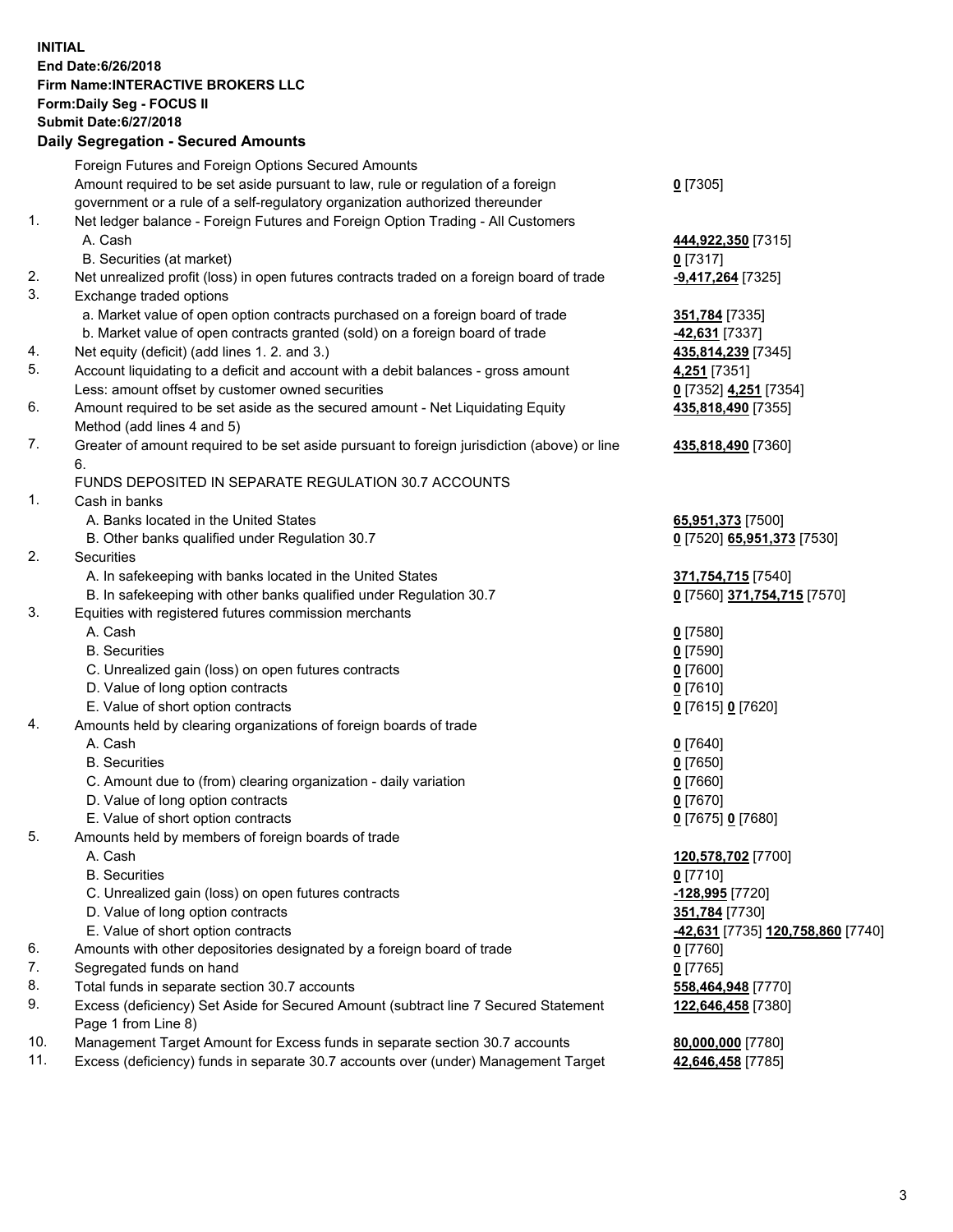**INITIAL End Date:6/26/2018 Firm Name:INTERACTIVE BROKERS LLC Form:Daily Seg - FOCUS II Submit Date:6/27/2018 Daily Segregation - Segregation Statement** SEGREGATION REQUIREMENTS(Section 4d(2) of the CEAct) 1. Net ledger balance A. Cash **4,022,047,633** [7010] B. Securities (at market) **0** [7020] 2. Net unrealized profit (loss) in open futures contracts traded on a contract market **19,604,559** [7030] 3. Exchange traded options A. Add market value of open option contracts purchased on a contract market **221,499,244** [7032] B. Deduct market value of open option contracts granted (sold) on a contract market **-212,589,293** [7033] 4. Net equity (deficit) (add lines 1, 2 and 3) **4,050,562,143** [7040] 5. Accounts liquidating to a deficit and accounts with debit balances - gross amount **168,072** [7045] Less: amount offset by customer securities **0** [7047] **168,072** [7050] 6. Amount required to be segregated (add lines 4 and 5) **4,050,730,215** [7060] FUNDS IN SEGREGATED ACCOUNTS 7. Deposited in segregated funds bank accounts A. Cash **546,225,358** [7070] B. Securities representing investments of customers' funds (at market) **2,571,509,765** [7080] C. Securities held for particular customers or option customers in lieu of cash (at market) **0** [7090] 8. Margins on deposit with derivatives clearing organizations of contract markets A. Cash **19,049,645** [7100] B. Securities representing investments of customers' funds (at market) **1,117,354,684** [7110] C. Securities held for particular customers or option customers in lieu of cash (at market) **0** [7120] 9. Net settlement from (to) derivatives clearing organizations of contract markets **9,985,077** [7130] 10. Exchange traded options A. Value of open long option contracts **221,579,646** [7132] B. Value of open short option contracts **-212,687,927** [7133] 11. Net equities with other FCMs A. Net liquidating equity **0** [7140] B. Securities representing investments of customers' funds (at market) **0** [7160] C. Securities held for particular customers or option customers in lieu of cash (at market) **0** [7170] 12. Segregated funds on hand **0** [7150] 13. Total amount in segregation (add lines 7 through 12) **4,273,016,248** [7180] 14. Excess (deficiency) funds in segregation (subtract line 6 from line 13) **222,286,033** [7190] 15. Management Target Amount for Excess funds in segregation **155,000,000** [7194]

16. Excess (deficiency) funds in segregation over (under) Management Target Amount Excess

**67,286,033** [7198]